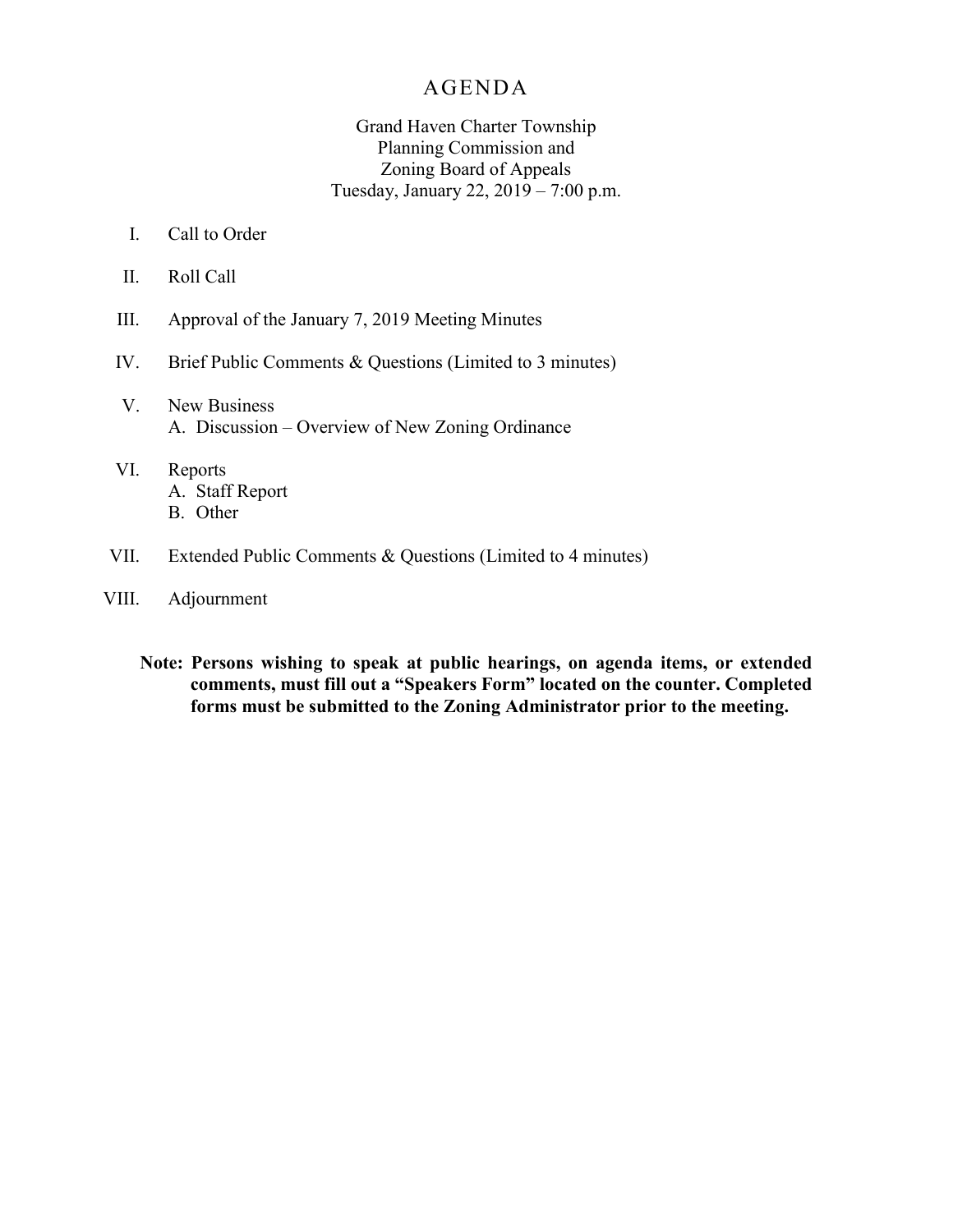#### MEETING MINUTES GRAND HAVEN CHARTER TOWNSHIP PLANNING COMMISSION JANUARY 7, 2019

#### I. CALL TO ORDER

Cousins called the meeting of the Grand Haven Charter Township Planning Commission to order at 7:00 pm.

#### II. ROLL CALL

Members present: Cousins, Wilson, Taylor, Chalifoux, Wagenmaker, Kieft, Hesselsweet, Reenders and LaMourie. Members absent: None Also present: Community Development Director Fedewa and Attorney Bultje

**Without objection**, Cousins instructed Fedewa to record the minutes.

- III. PLEDGE TO THE FLAG
- IV. APPROVAL OF MINUTES

**Without objection**, the minutes of the December 3, 2018 meeting were approved.

- V. CORRESPONDENCE None
- VI. PUBLIC COMMENTS None
- VII. PUBLIC HEARING
	- A. Special Land Use AG in RR Old Woods Trail

Cousins opened the public hearing at 7:03 pm.

Fedewa provided an overview through a memorandum dated December 28<sup>th</sup>.

The applicant, Tim Schollaart, and project engineer, Todd Stuive of Exxel Engineering, were both present and offered the following:

- Agricultural use has been in existence for many years, and application is a formality.
- 3 lots in the rear are to be split and sold as single family lots.

Public comments include:

- Steve Johnson 11791  $168<sup>th</sup>$  Avenue:
	- o Questioned if the full 10-acres is to be farmed, if it will be expanded.
	- o Concerned about groundwater. Neighboring blueberry fields draw large amounts of water and may impact private water wells.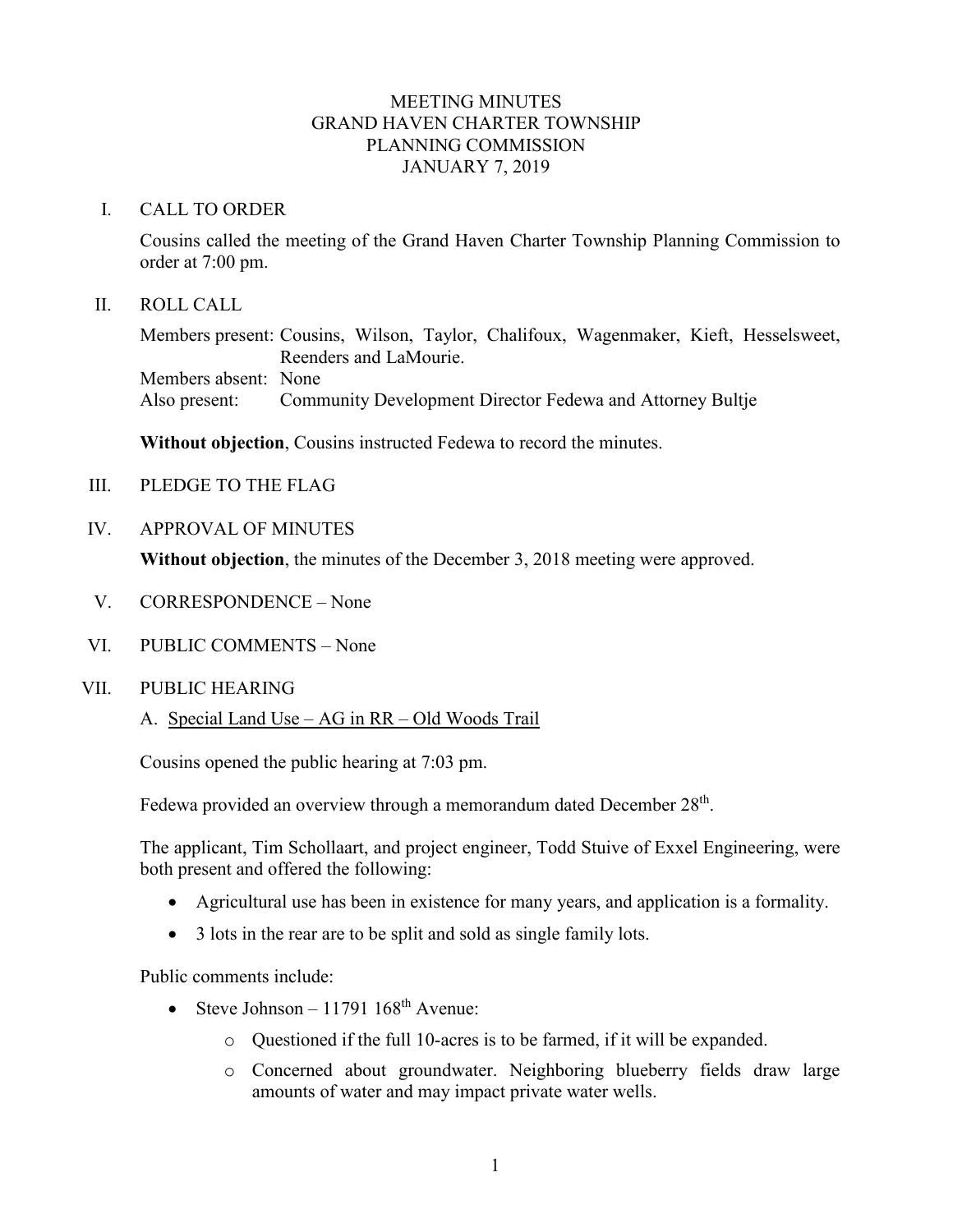- Cheryl Diephouse 11920 Mistral Lane:
	- $\circ$  Owns lot on Turtle Trail, and inquired if the new road will be setback 50' from the lot line, if trees would be preserved, and if it would be paved.

There being no further public comments, Cousins closed the public hearing at 7:09 pm.

#### VIII. OLD BUSINESS

#### A. Special Land Use – AG in RR – Old Woods Trail

The Commissioners had the following comments to offer:

• Three homesites and a blueberry field are much more cohesive with the area than the 15+ homesites that were previously proposed.

**Motion** by Wilson, supported by LaMourie, to **approve** the Special Land Use application to allow an Agricultural operation in the Rural Residential zoning district on 10-acres of property located on Buchanan Street, Parcel No. 70-07-21-200-078. This approval is based on the application meeting the requirements and standards set forth by the Grand Haven Charter Township Zoning Ordinance. This motion is subject to, and incorporates, the following report. **Which motion carried unanimously.**

#### REPORT – OLD WOODS TRAIL – SPECIAL LAND USE

- 1. This approval is based on the affirmative findings that each of the following standards of Section 19.05 have been fulfilled:
	- A. The proposed use is consistent with and promotes the intent and purpose of this Ordinance.
	- B. The proposed use is of such location, size, density, and character as to be compatible with adjacent uses of land and the orderly development of the district in which situated and of adjacent districts.
	- C. The proposed use does not have a substantially detrimental effect upon, nor substantially impair the value of, neighborhood property.
	- D. The proposed use is reasonably compatible with the natural environment of the subject premises and adjacent premises.
	- E. The proposed use does not unduly interfere with provision of adequate light or air, nor overcrowd land or cause a severe concentration of population.
	- F. The proposed use does not interfere or unduly burden water supply facilities, sewage collection and disposal systems, park and recreational facilities, and other public services.
	- G. The proposed use is such that traffic to, from, and on the premises and the assembly of persons relation to such use will not be hazardous, or inconvenient to the neighborhood, nor unduly conflict with the normal traffic of the neighborhood, considering, among other things: safe and convenient routes for pedestrian traffic, particularly of children, the relationship of the proposed use to main thoroughfares and to streets and intersections, and the general character and intensity of the existing and potential development of the neighborhood.
	- H. The proposed use is consistent with the health, safety, and welfare of the Township.
- 2. The application meets the site plan review standards of Section 23.06 of the Zoning Ordinance. Specifically, the Planning Commission finds as follows:
	- A. The uses proposed will not adversely affect the public health, safety, or welfare. Uses and structures located on the site take into account topography, size of the property, the uses on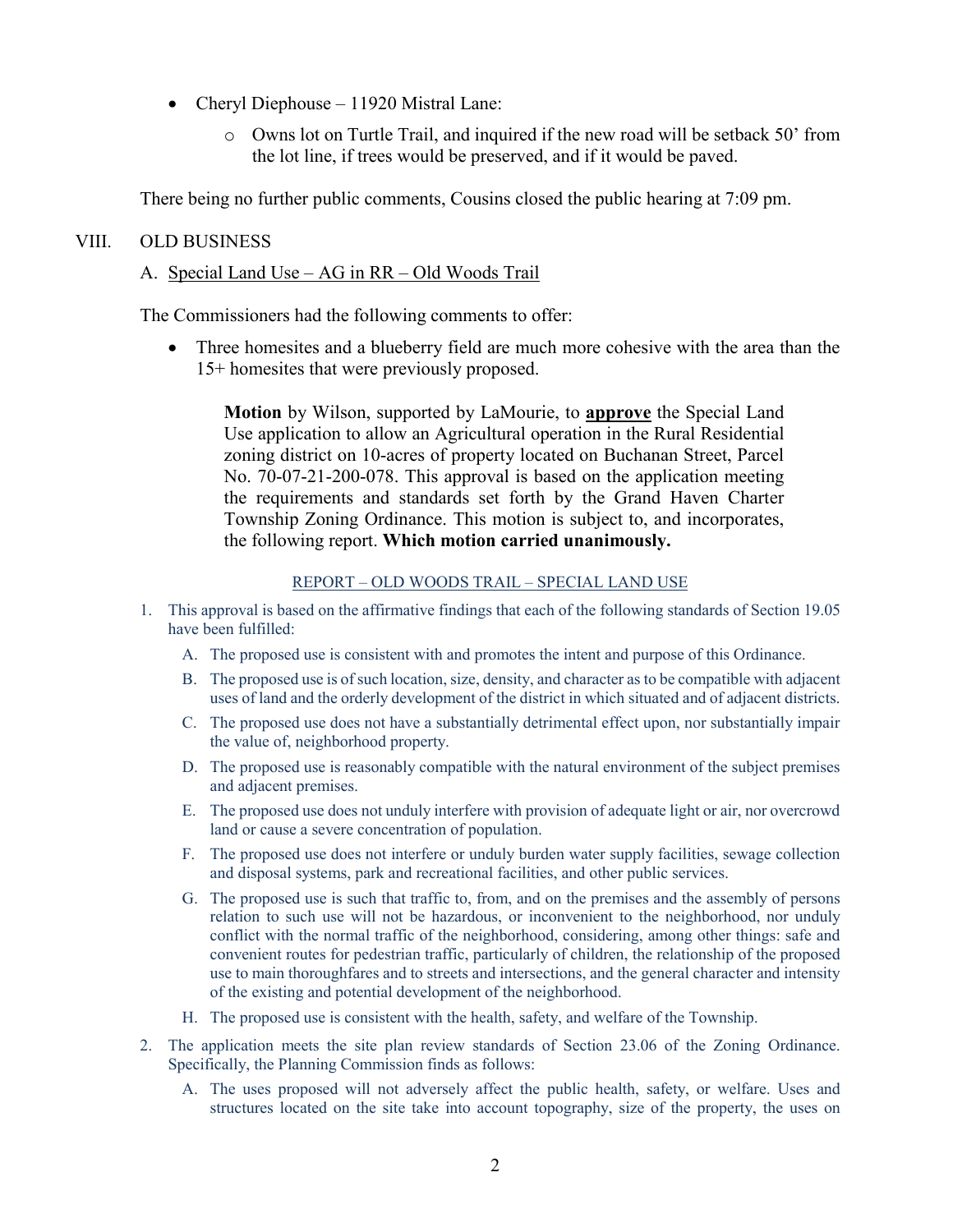adjoining property and the relationship and size of buildings to the site. The site will be developed so as not to impede the normal and orderly development or improvement of surrounding property for uses permitted in this ordinance.

- B. Safe, convenient, uncontested, and well defined vehicular and pedestrian circulation is provided for ingress/egress points and within the site. Drives, streets and other circulation routes are designed to promote safe and efficient traffic operations within the site and at ingress/egress points.
- C. The arrangement of public or private vehicular and pedestrian connections to existing or planned streets in the area are planned to provide a safe and efficient circulation system for traffic within the township.
- D. Removal or alterations of significant natural features are restricted to those areas which are reasonably necessary to develop the site in accordance with the requirements of this Ordinance. The Planning Commission has required that landscaping, buffers, and/or greenbelts be preserved and/or provided to ensure that proposed uses will be adequately buffered from one another and from surrounding public and private property.
- E. Areas of natural drainage such as swales, wetlands, ponds, or swamps are protected and preserved insofar as practical in their natural state to provide areas for natural habitat, preserve drainage patterns and maintain the natural characteristics of the land.
- F. The site plan provides reasonable visual and sound privacy for all dwelling units located therein and adjacent thereto. Landscaping shall be used, as appropriate, to accomplish these purposes.
- G. All buildings and groups of buildings are arranged so as to permit necessary emergency vehicle access as requested by the fire department.
- H. All streets and driveways are developed in accordance with the Ottawa County Road Commission specifications, as appropriate.
- I. Appropriate measures have been taken to ensure that removal of surface waters will not adversely affect neighboring properties or the public storm drainage system. Provisions have been made to accommodate storm water, prevent erosion and the formation of dust.
- J. Exterior lighting is arranged so that it is deflected away from adjacent properties and so it does not interfere with the vision of motorists along adjacent streets and consists of sharp cut-off fixtures.
- K. All loading and unloading areas and outside storage areas, including areas for the storage of trash, which face or are visible from residential districts or public streets, are screened.
- L. Entrances and exits are provided at appropriate locations so as to maximize the convenience and safety for persons entering or leaving the site.
- M. The site plans conform to all applicable requirements of County, State, Federal, and Township statutes and ordinances.
- N. As appropriate, fencing has been required by the Planning Commission around the boundaries of the development to minimize or prevent trespassing or other adverse effects on adjacent lands.
- O. The general purposes and spirit of this Ordinance and the Master Plan of the Township are maintained.

#### B. Zoning Text Amendment – Setback Measurement

Fedewa provided an overview through a memorandum dated December 28<sup>th</sup>.

The Commissioners had the following comments to offer:

• Discussed any potential differences and/or similarities for setbacks being measured between—two buildings on the same lot next to each other; two buildings on separate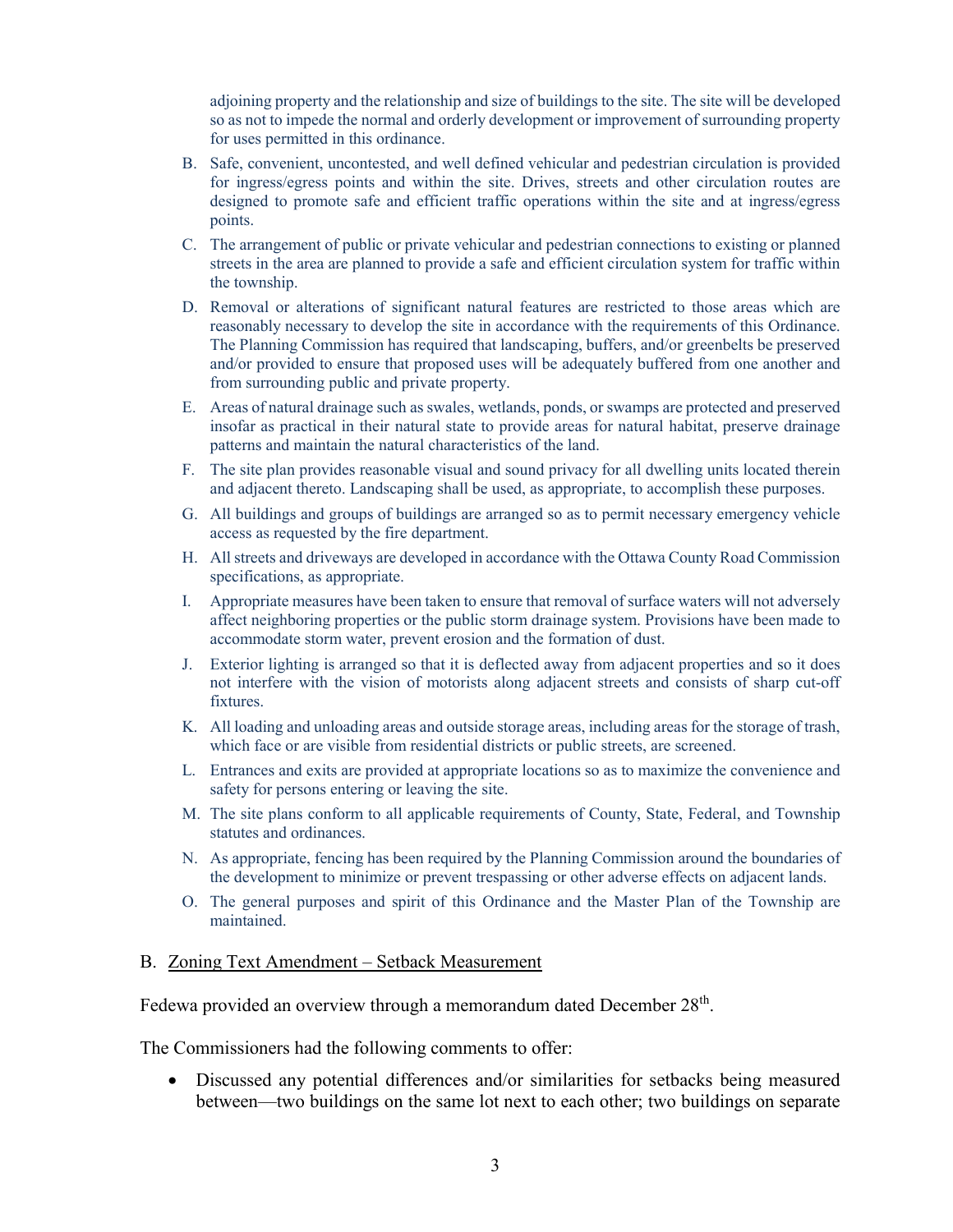parcels divided by a lot line; and typical scenarios of a single building adjacent to a lot line.

- Majority anticipate "junk" being stored between two buildings, but believe that is a better location than being visible to neighbors or to vehicles from the road.
- Majority in agreement that if two buildings were separated by less than 5-feet:
	- o Compliance with the Building Code is not difficult.
	- o Fire Code does not prohibit this setback.
- Majority believe that allowing the buildings to be closer together creates additional space in the rear yard, which is beneficial to the property owner.
- Questioned the possibility or likelihood of two buildings being joined together by their exempt 3-foot overhangs.
	- $\circ$  If a building permit is obtained to permanently join the two buildings together the floor area of both buildings + the floor area beneath the overhangs would be combined and considered one building. The "new" building would then have to comply with applicable requirements.
	- o If a building permit was not obtained it is likely to be cobbled together. If the Township learned of the unpermitted work the property owner would be required to disassemble the connection and separate the buildings, or obtain a building permit.

**Motion** by Wilson, supported by Wagenmaker, to recommend the Township Board approve the method of measuring setbacks at the **foundation** (*i.e., proposed method*). **Which motion carried**, with Kieft voting against because he supports the current method of measuring setbacks, which is to the farthest projection.

#### IX. REPORTS

- A. Attorney Report None
- B. Staff Report
	- $\triangleright$  Reminder Next PC Meeting Scheduled for Tuesday, January 22<sup>nd</sup>.
- C. Other None
- X. EXTENDED PUBLIC COMMENTS None
- XI. ADJOURNMENT

**Without objection**, the meeting adjourned at 7:25 pm.

Respectfully submitted,

édewa), AICP

**Stacey Fedewa, AICP** Acting Recording Secretary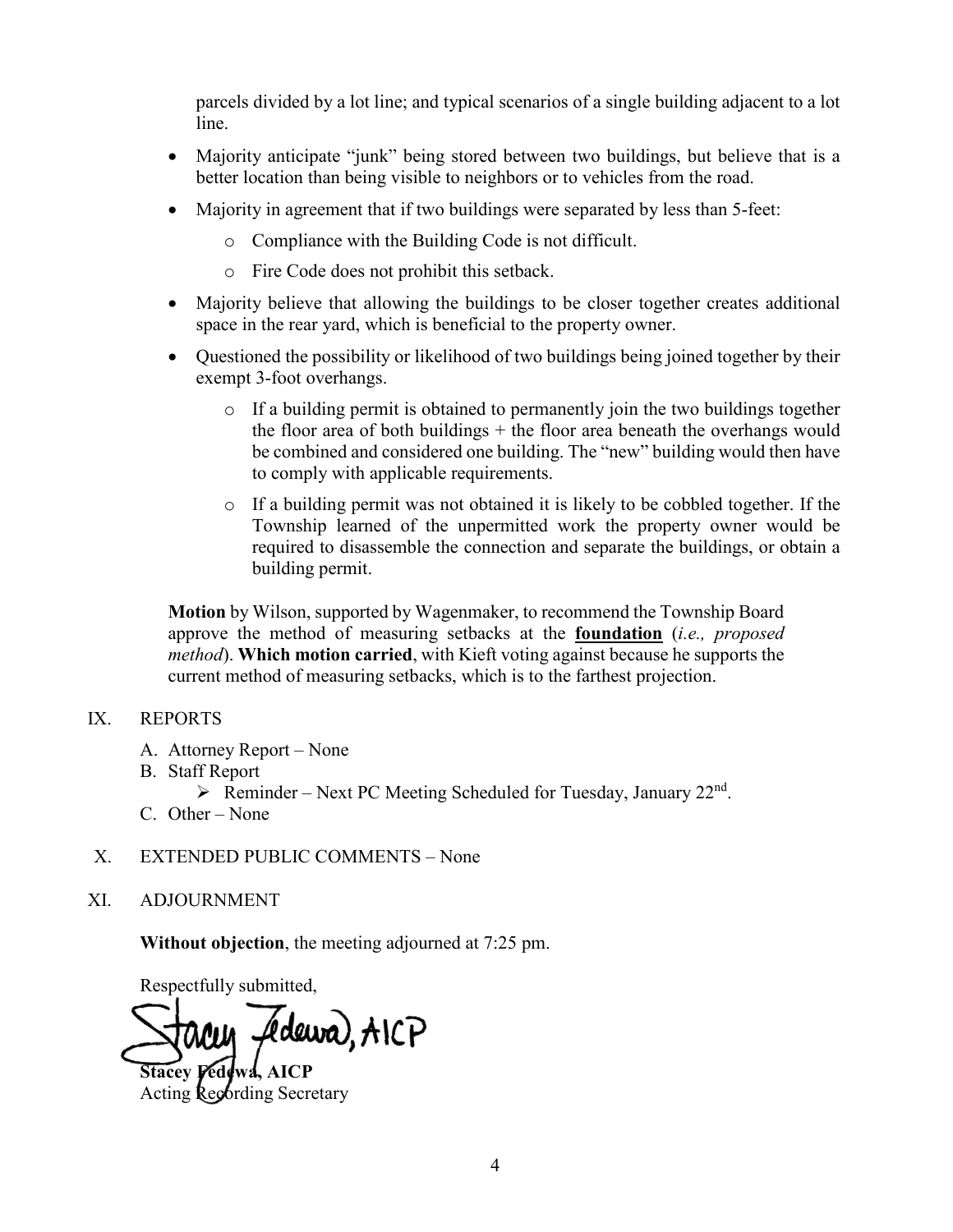## MCKENNA



# Memorandum

| TO:             | Grand Haven Township Planning Commission     |
|-----------------|----------------------------------------------|
| <b>FROM:</b>    | Christopher Khorey, AICP                     |
| <b>SUBJECT:</b> | <b>Policy Questions for Zoning Ordinance</b> |
| DATE:           | January 17, 2018                             |

Following a comprehensive policy development process by the Steering Committee, and an iterative revision process by staff and McKenna, the draft Zoning Ordinance is nearly ready to be presented to the Planning Commission and moved through the approval process. However, there are some policy questions that we are hoping the Planning Commission can provide feedback and consensus on:

- **Should livestock be permitted on undeveloped lots that are zoned commercial or industrial?** The current draft allows them, but only if the lot is 5 acres or greater. The main positive to allowing livestock would be that vacant land could be used prior to development, but there are also significant negatives – odor, compatibility with the surroundings (especially if they are developed), and potentially making the land in question less desirable for development.
- Right now, the Ordinance requires the Township Board to hold a public hearing, with a 15 day notice requirement, on PUDs. That public hearing is in addition to the one held by the Planning Commission. Under the Michigan Zoning Enabling Act (MZEA), only the Planning Commission is required to hold a public hearing (unless residents file a protest petition against the proposed PUD). The extra 15 days for the notice means the minimum time it takes to approve a PUD is 56 days – that could be reduced to 42 days without the hearing requirement. On the other hand, additional public input is valuable, and nearby residents appreciate receiving notice of meetings, especially for large or controversial developments. **Should the Township Board be required to hold a public hearing?**
- In both the existing Ordinance and the draft new Ordinance, a building that is damaged to the point where repairs will cost over 50% of its value is required to be rebuilt in compliance with the Ordinance. **Should damaged buildings have to be rebuilt to the standards of the US-31 Overlay, or just the underlying zoning district?**
- The new draft includes density bonuses in PUDs for developers who build affordable housing. **Which of the following would the Planning Commission prefer to use to define affordable housing:**
	- o 80% of the Grand Haven Area Median Income (as defined by HUD)
	- $\circ$  80% of the Grand Haven Township Median Income (as defined by the Census)

O 248.596.0920 F 248,596,0930 **MCKA.COM** 

Communities for real life.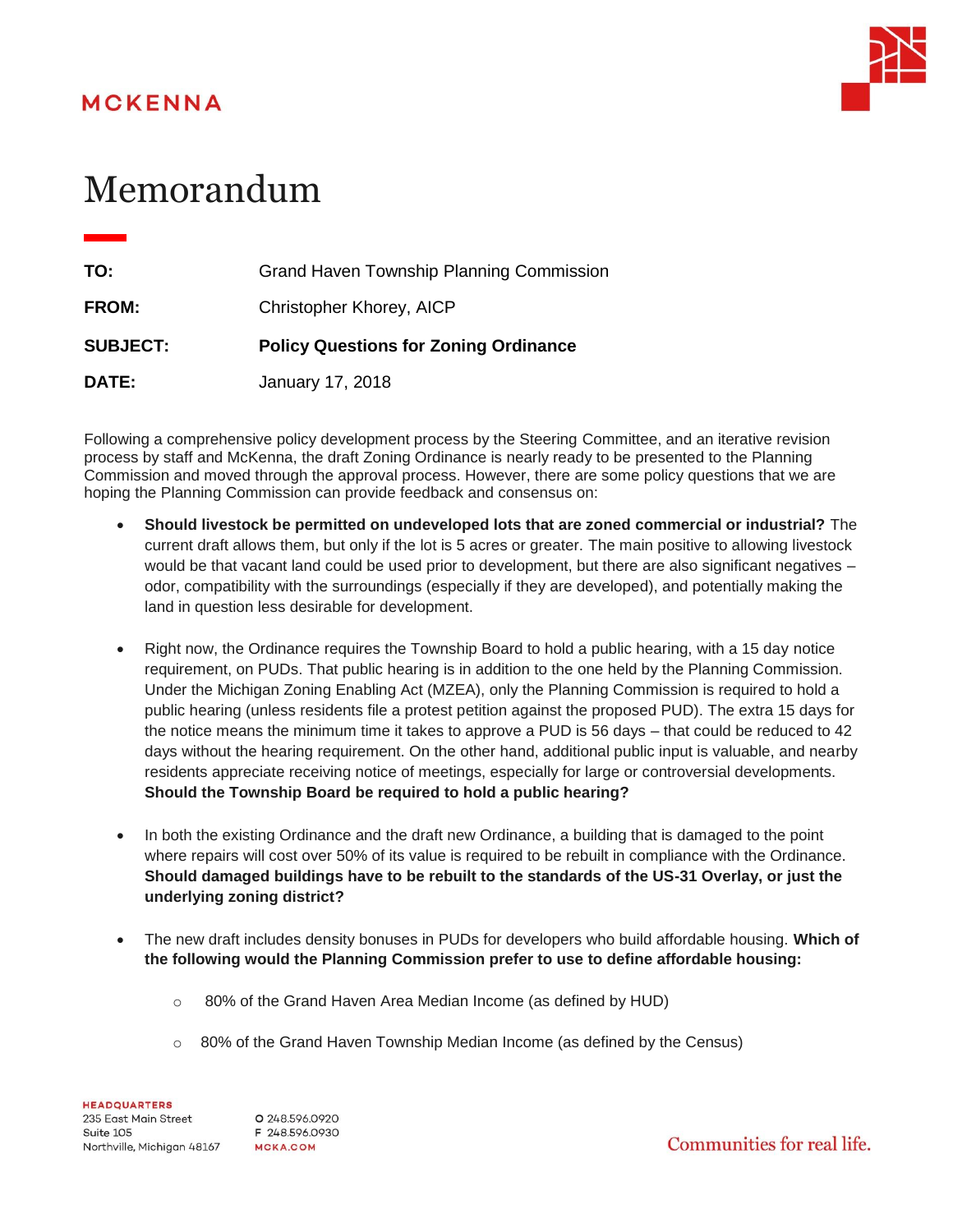

o The ALICE (Asset Limited, Income Constrained, Employed) Income Level (as defined by the Ottawa County United Way)

For reference, the income levels are:

- o 80% of HUD Area Median Income: \$43,150 for a single person, \$61,100 for a family of four
- o 80% of Census Township Median Income: \$49,904 for a single person, \$54,589 for a family of four
- o United Way County ALICE Income: \$19,848 for a single person, \$54,400 for a family of four

We look forward to discussing these issues at the January 22 meeting.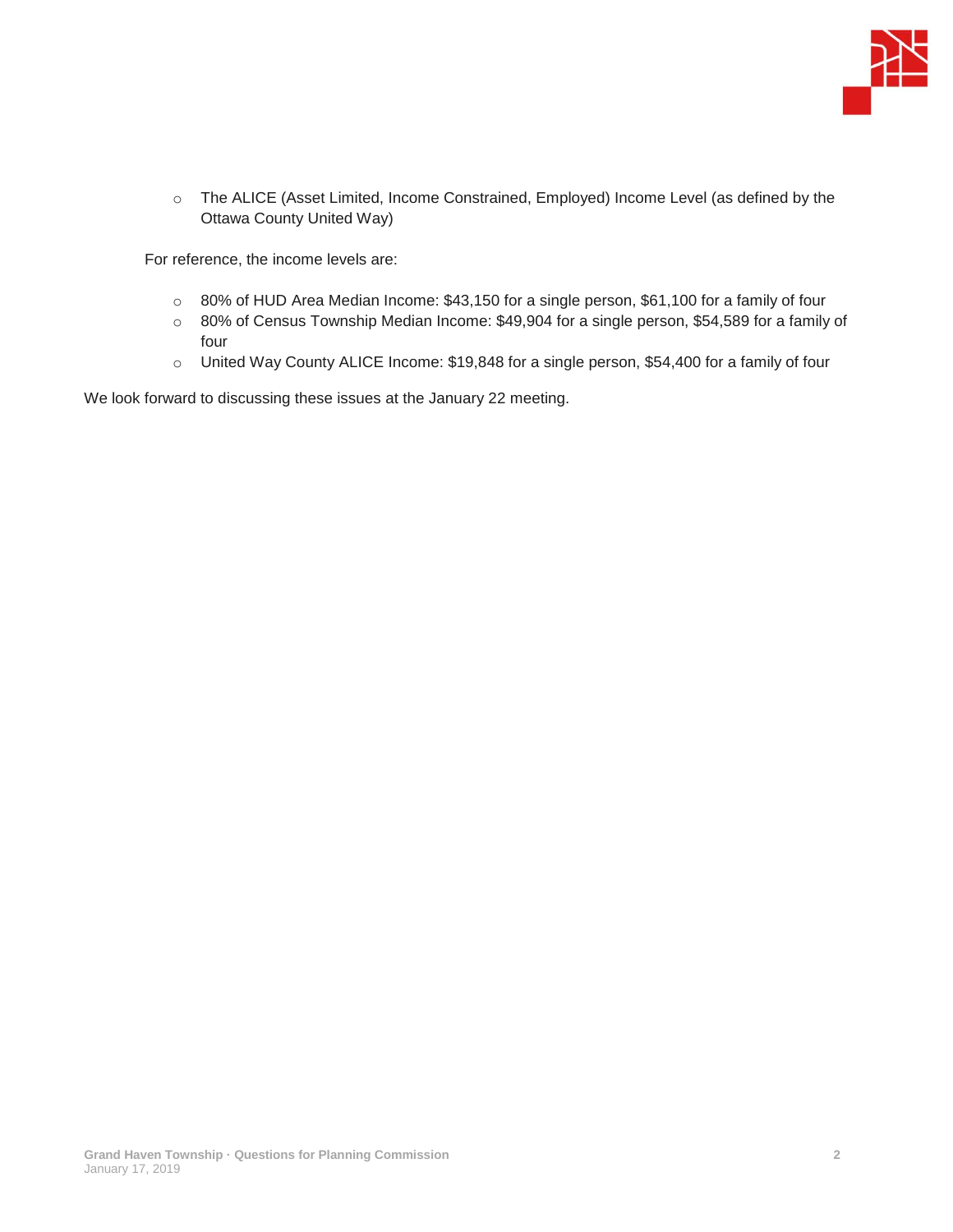## MCKENNA



# Memorandum

| TO:             | <b>Grand Haven Township Planning Commission</b> |
|-----------------|-------------------------------------------------|
| <b>FROM:</b>    | Christopher Khorey, AICP                        |
| <b>SUBJECT:</b> | <b>Major Changes to Zoning Ordinance</b>        |
| <b>DATE:</b>    | January 17, 2018                                |

Following is a summary of the major additions and changes to the Zoning Ordinance drafted by the Steering Committee, staff, and McKenna. Please note that these are summaries/paraphrases, and not the actual draft text.

- **Waterfront Regulations (Section 3.01).** New regulations on waterfront properties have been added. They include:
	- o For properties abutting Lake Michigan:
		- A 200 foot setback requirement for all structures from the Ordinary High Water Mark of the lake (defined as 580.5 feet above sea level).
		- A prohibition on seawalls
		- **•** A viewshed protection requirement prohibiting structures that would block the lake view of neighboring properties.
	- o For properties abutting Inland Waterways:
		- A 50 foot setback requirement for all structures from the Ordinary High Water Mark of the body of water.
		- **EXECT** A requirement to maintain natural vegetation along at least 75% of the water line, back to the 50 foot setback line
		- A viewshed protection requirement prohibiting structures that would block the lake view of neighboring properties.
- **Sustainability and Equity Bonuses for PUDs (Section 7.09).** Developers of PUDs could obtain density bonuses for including the following in their developments:
	- o LEED Silver/Gold/Platinum Buildings
	- o EnergyStar Certified Buildings
	- o Dwelling Units with Fire Suppression
	- o A natural shoreline with native vegetation along bodies of water
	- o Missing Middle Housing Units (buildings with 2-4 units)
	- o Recreational amenities in easily-accessible common green spaces
	- o Walking or biking paths to nearby employment, institutions, and amenities.
	- o Affordable housing.

**HEADQUARTERS** 235 East Main Street Suite 105 Northville, Michigan 48167 MCKA.COM

O 248.596.0920 F 248.596.0930

Communities for real life.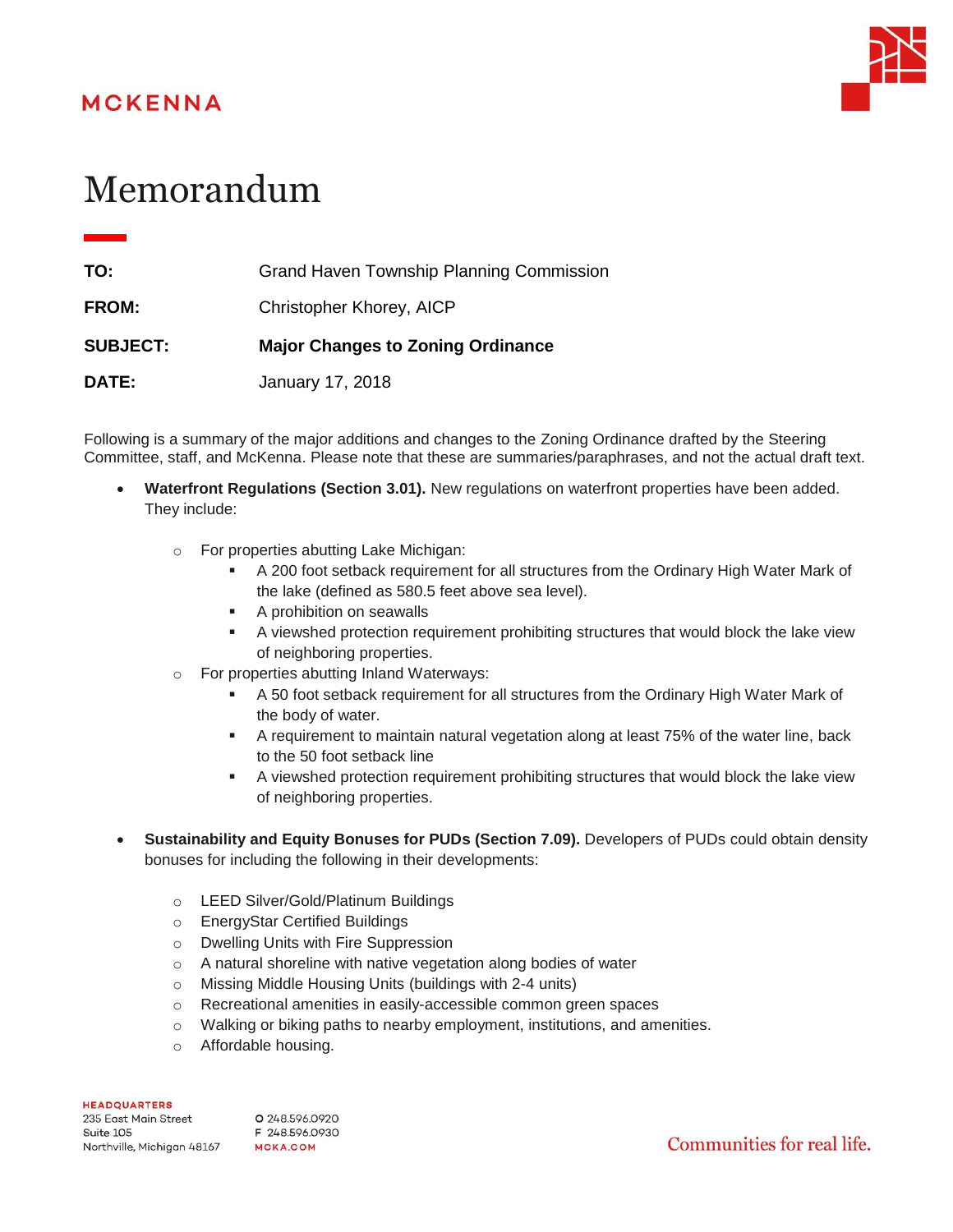

- **US-31 Overlay (Chapter 8).** The US-31 Overlay has been substantially revised. Major changes include:
	- o The overlay no longer extends east along M-45.
	- o Agricultural and residential lots are explicitly exempted from the Overlay.
	- $\circ$  A new chart has been added (in Section 8.03) that clearly shows when overlay regulations apply to a proposal, and how the proposal will be approved. For instance, new construction is subject to all overlay regulations, but changing to another permitted use is only subject to traffic, access, and site design requirements.
	- $\circ$  Lot width requirements only apply to newly created lots. The Overlay no longer renders existing lots unbuildable.
	- $\circ$  Traffic impact studies are no longer required for uses expected to generate less than 1,000 vehicle trips per day.
	- o Landscape requirements have been simplified.
	- o Landmark tree protection now has three categories:
		- **The proposed building footprint, where any tree may be removed.**
		- The "buffer zone", including the front and side yards and the portion of the rear yard closest to the building, where any trees removed must be replaced with new plantings.
		- The "restriction zone", along the rear lot line, where no landmark trees may be removed.
	- o The architectural standards are more objective and simpler.
- **Missing Middle Overlay (Chapter 9).** The purpose the Missing Middle Overlay is to allow for new types of housing in developed areas of the Township, in order to provide housing at a wider variety of price points. "Missing Middle" refers to housing types that are NOT single family or large multi-family buildings or complexes (as illustrated below). The Missing Middle Overlay covers the northeast portion of the Township, generally bounded by the Grand River, Pottawattomie Bayou, and the Grand Haven City limits. The Overlay is divided into four areas, shown on the map below, which allow the following by Special Use, if regulations listed in the Overlay chapter are met:
	- o MM-1: Mixed use buildings, quadplexes, duplexes, garden courts (which are clusters of small single family homes on a single lot, generally sold as condos), and accessory dwelling units.
	- o MM-2: Quadplexes, duplexes, garden courts and accessory dwelling units.
	- o MM-3: Garden Courts.
	- o MM-4: Accessory dwelling units.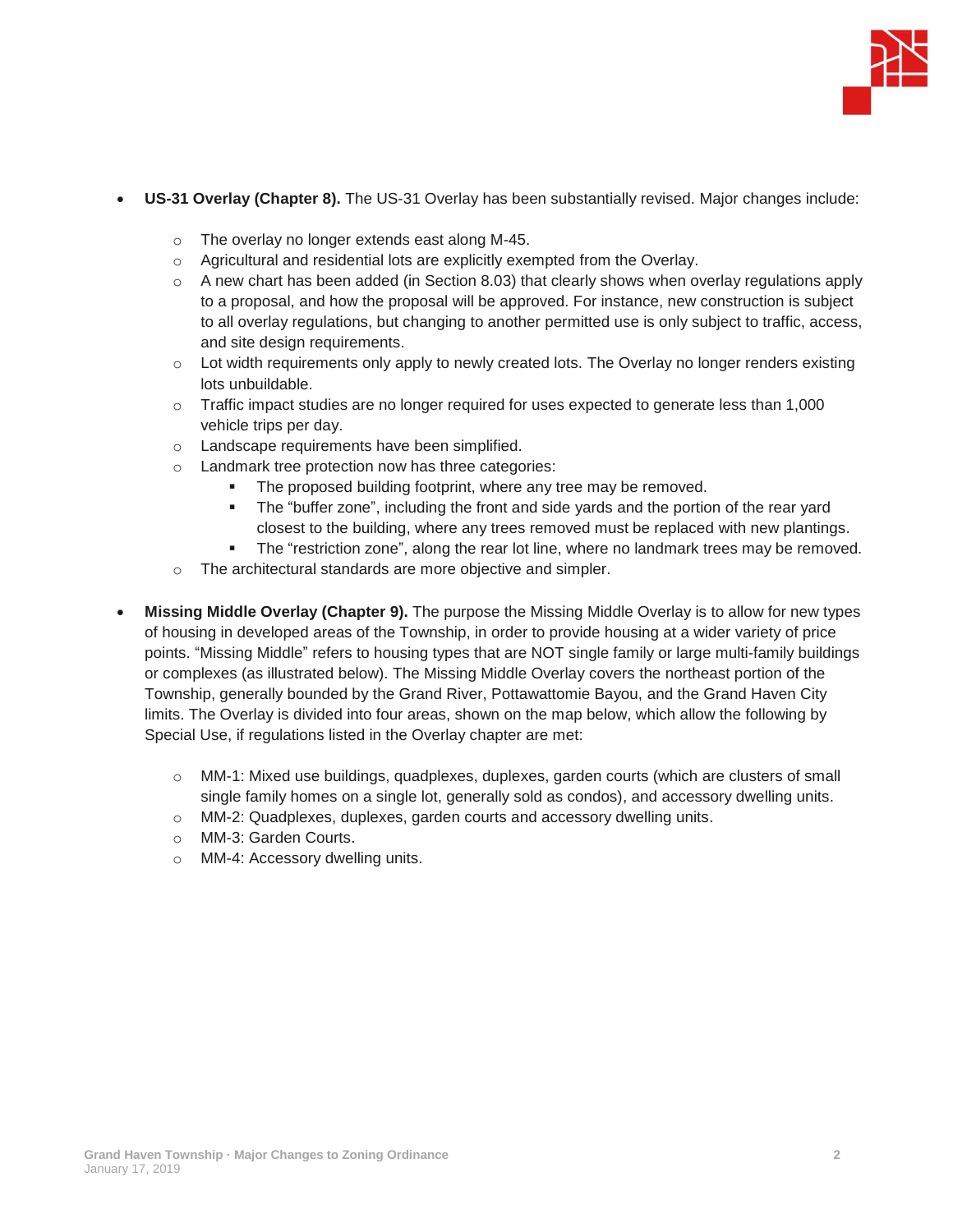





- **Porches and Decks (Section 10.04).** Unenclosed porches and decks would be able to extend the following distances into required yards (i.e. closer to the lot line than the required setback):
	- o Front yard: 30% of the required setback
	- o Side yard: No extension into the required setback
	- o Rear yard: 40% of the required setback
- **Chickens in LDR/R-1/R-2 Districts (Section 14.01.B.2.f).** The draft ordinance allows chickens in those districts, but includes the following regulations: